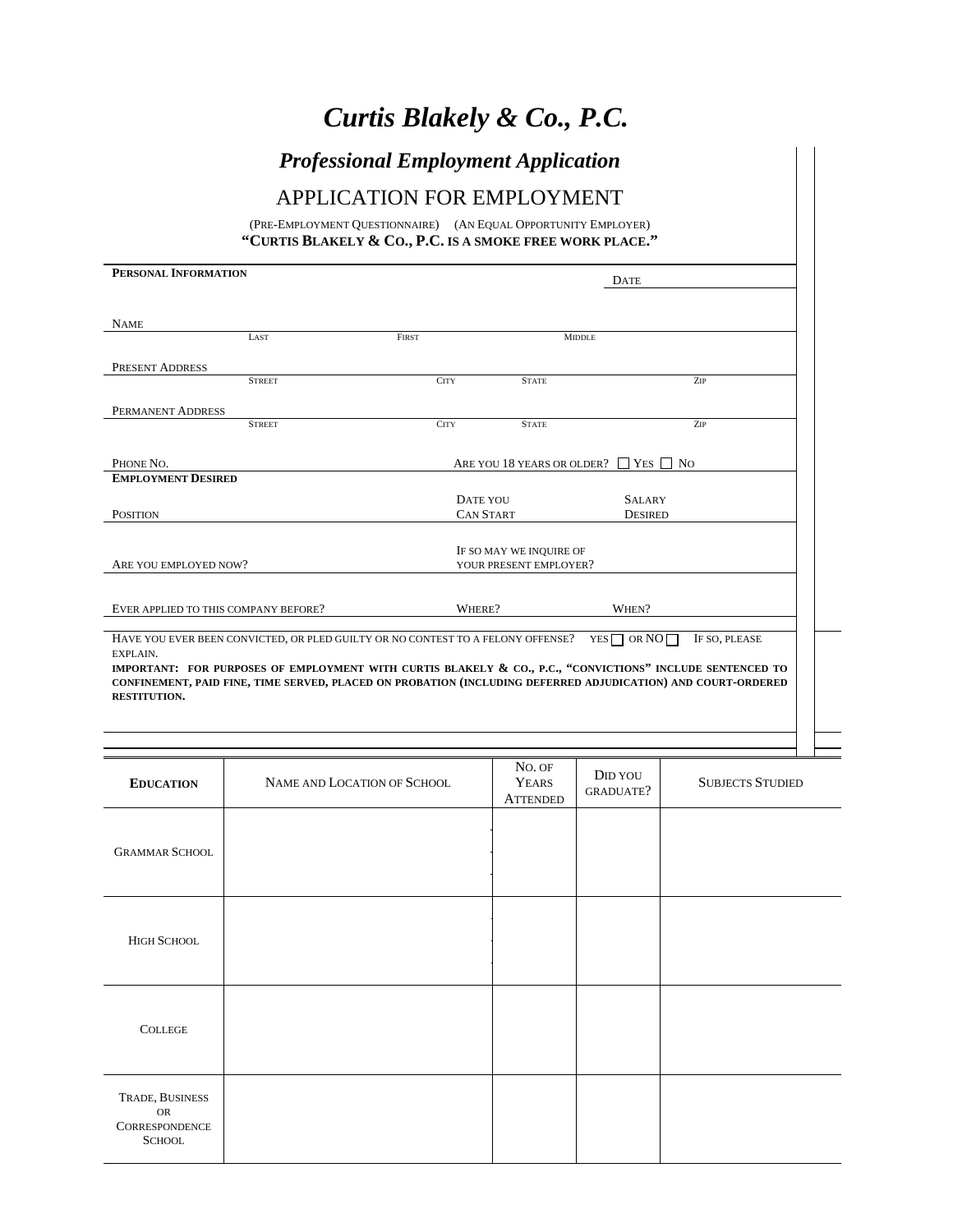| <b>U S MILITARY OR</b> |      | PRESENT MEMBERSHIP IN             |
|------------------------|------|-----------------------------------|
| <b>NAVAL SERVICE</b>   | Rank | <b>NATIONAL GUARD OR RESERVES</b> |
|                        |      |                                   |

### **FORMER EMPLOYERS** (LIST BELOW LAST FOUR EMPLOYERS, STARTING WITH LAST ONE FIRST.)

| DATE<br>MONTH & YEAR | NAME AND ADDRESS OF EMPLOYER | <b>SALARY</b> | <b>POSITION</b> | <b>REASON FOR LEAVING</b> |
|----------------------|------------------------------|---------------|-----------------|---------------------------|
| <b>FROM</b>          |                              |               |                 |                           |
| TO                   |                              |               |                 |                           |
| FROM                 |                              |               |                 |                           |
| To                   |                              |               |                 |                           |
| <b>FROM</b>          |                              |               |                 |                           |
| To                   |                              |               |                 |                           |
| FROM                 |                              |               |                 |                           |
| To                   |                              |               |                 |                           |

**REFERENCES**: GIVE THE NAMES OF THREE PERSONS NOT RELATED TO YOU, WHOM YOU HAVE KNOWN AT LEAST ONE YEAR.

| <b>NAME</b> | <b>ADDRESS</b> | <b>BUSINESS</b> | YEARS<br>ACQUAINTED |
|-------------|----------------|-----------------|---------------------|
|             |                |                 |                     |
| $\gamma$    |                |                 |                     |
| 3           |                |                 |                     |

### **I \_\_\_\_\_\_\_\_\_\_\_\_\_\_\_\_\_\_\_\_\_\_\_\_\_\_\_\_ AGREE TO IMMEDIATLY NOTIFY CURTIS BLAKELY & CO., P.C. IF I AM CONVICTED OF, RECEIVE DEFERRED ADJUDICATION IN, OR OTHERWISE PLEAD QUILTY OR NO CONTEST TO A FELONY, OR ANY CRIME INVOLVING DISHONESTY OR A BREACH OF TRUST, WHILE MY APPLICATION IS PENDING OR DURING MY PERIOD OF EMPLOYMENT, IF HIRED.**

**"I certify that the facts contained in this application are true and complete to the best of my knowledge and understand that, if employed, falsified statements on this application shall be grounds for dismissal.** 

**I authorize investigation of all statements contained herein and the references listed above to give you any and all information concerning my previous employment and any pertinent information they may have personal or otherwise, and release all parties from all liability for any damage that may result from furnishing same to you.** 

**I understand and agree that, if hired, my employment is for no definite period and may, regardless of the date of payment of my wages and salary, be terminated at any time without any prior notice."** 

Date Signature

Employment with Curtis Blakely & Co., P.C. is at will and may be terminated by either the Company or the employee at any time with or without cause.

No one other than the President of the Company has the authority to alter the at will status of any employee, and this may only be done in writing.